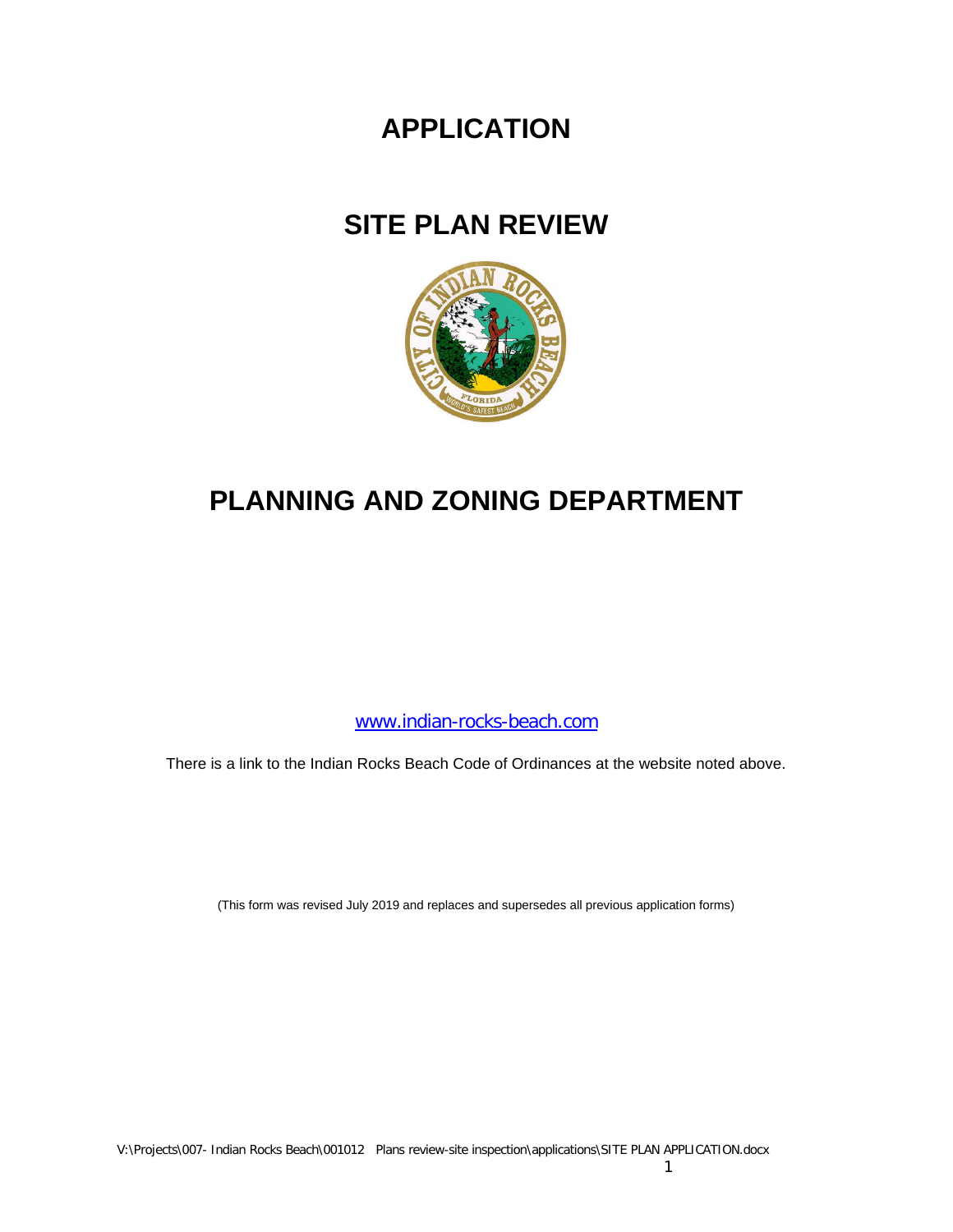# **FEES – IRB Code of Ordinances**

The following fees shall be paid in addition to any other fees where an application is filed requiring site development plan review services. The appropriate fees, costs, and other charges specified shall be submitted with, and paid at the time of, initial application submission or other initial document submission except otherwise specified in this code.

| (1) Initial site development plan review-multi family or commercial     | \$1,000.00 |
|-------------------------------------------------------------------------|------------|
| (2) Initial site development plan review-single family                  | \$500.00   |
| (3) Subsequent submittals to initial site development plan review       | \$400.00   |
| (4) Site development plan amendment                                     | \$400.00   |
| (5) Lot line adjustment dividing an existing lot into 2 conforming lots | \$200.00   |
|                                                                         |            |

(6) Violation of the approved site development plan, conditions of approval or installation of improvements, clearing, or other land alteration not depicted on or otherwise authorized as part of the approved plan, per violation. \$2,400.00

(7) When legal counsel and/or an engineering consultant is required by the city, actual cost of legal and consulting fees shall be paid by the applicant within 30 days after final site plan approval or prior to the issuance of building permits.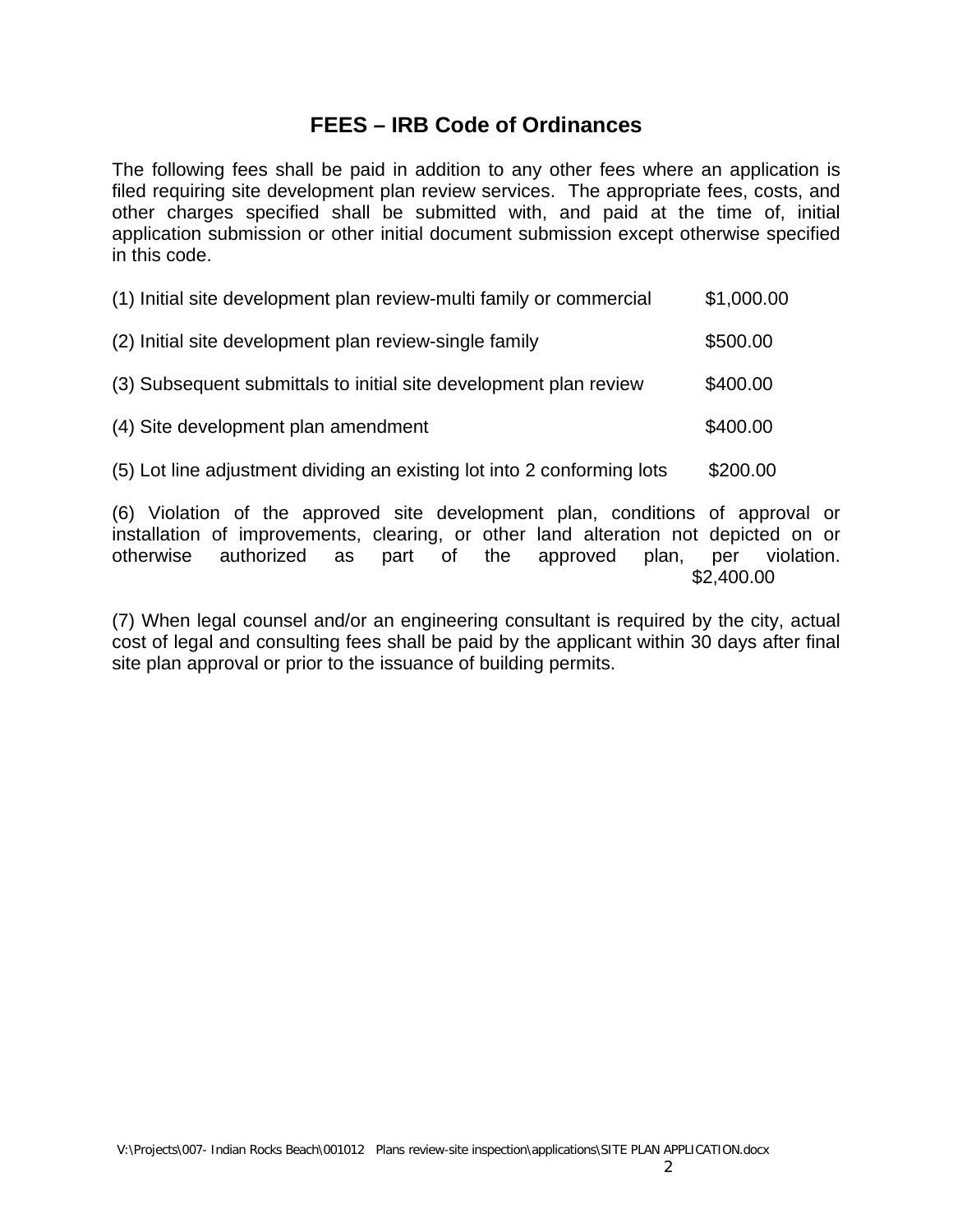# **TOPICS COVERED IN THIS BOOKLET**

Welcome to The City of Indian Rocks Beach Planning and Zoning Department. The department has created this instructional booklet to answer frequently asked questions and provide guidance through the site plan and/or planned unit development review processes.

#### **Site Plan**

- A. What is a site plan?
- B. Is there a cost to submit a plan?
- C. What information is necessary to complete an application?
- D. When an application is submitted, what is the review process?
- E. What happens when an application is complete?
- F. Why might an application be returned?
- G. What happens when an application is returned?
- H. Is there a cost to re-submit subsequent plans for review?
- I. What standards are addressed in the plan review?
- J. What criteria is the final approval based upon?

#### **Application Forms**

Site and Development Plan Application

Agent of Record

Affidavit of Ownership

Application Content Checklist

Site Plan Review Checklist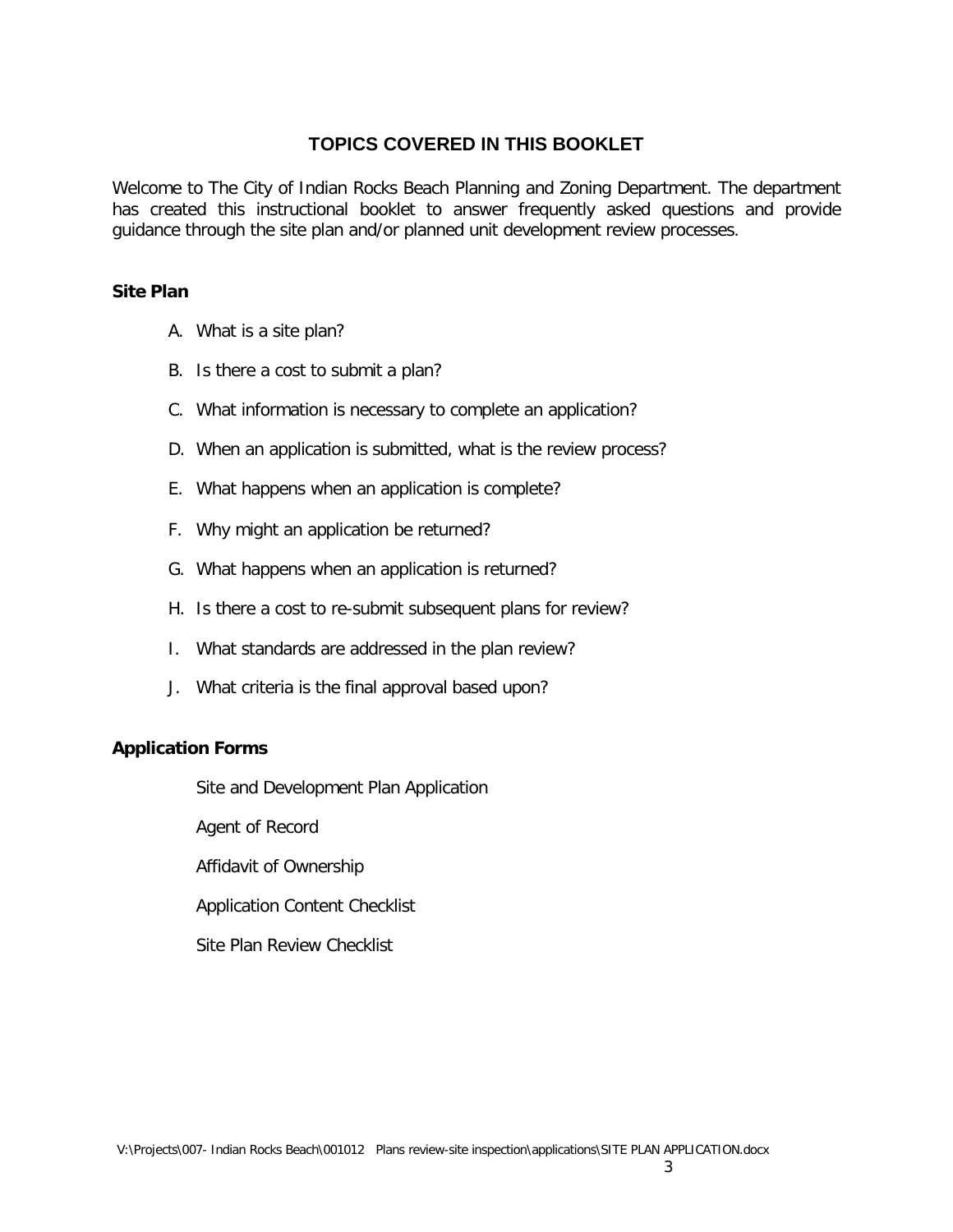#### **Site Plan**

#### **A. What is a site plan?**

Applications for development or redevelopment of multifamily dwellings, hotels, motels or motor lodges or nonresidential uses shall require the submission of a site development plan showing all structures, roadways, pathways, parking areas, recreational areas, utility and exterior lighting installations and landscaping, interior structures and usages within two hundred (200) feet of the site boundaries and all other elements deemed essential. No certificate of occupancy shall be issued for any such building or buildings, unless all facilities included in the site plan have been approved in accordance therewith (Chapter 110, Section 81(a)).

#### **B. Is there a cost to submit a plan?**

Yes, the cost to submit an application is eight hundred (\$800) Dollars (Chapter 15, Section 21).

#### **C. What information is necessary to complete an application?**

A checklist has been provided on the *Site and Development Plan Application* to highlight the materials that must be included with your particular submittal. This checklist outlines, in detail, the necessary information that is required to complete a site plan application, ranging from the administrative responsibilities (i.e., application forms and payment) to the site-specific map, survey, soil condition report, drainage calculations and zoning requirements.

#### **D. When an application is submitted, what is the process?**

When an application is submitted, staff will assess the contents of the submittal with the applicant or applicant's representative determining whether the submittal is complete. The process is further outlined in the diagram following on the next page.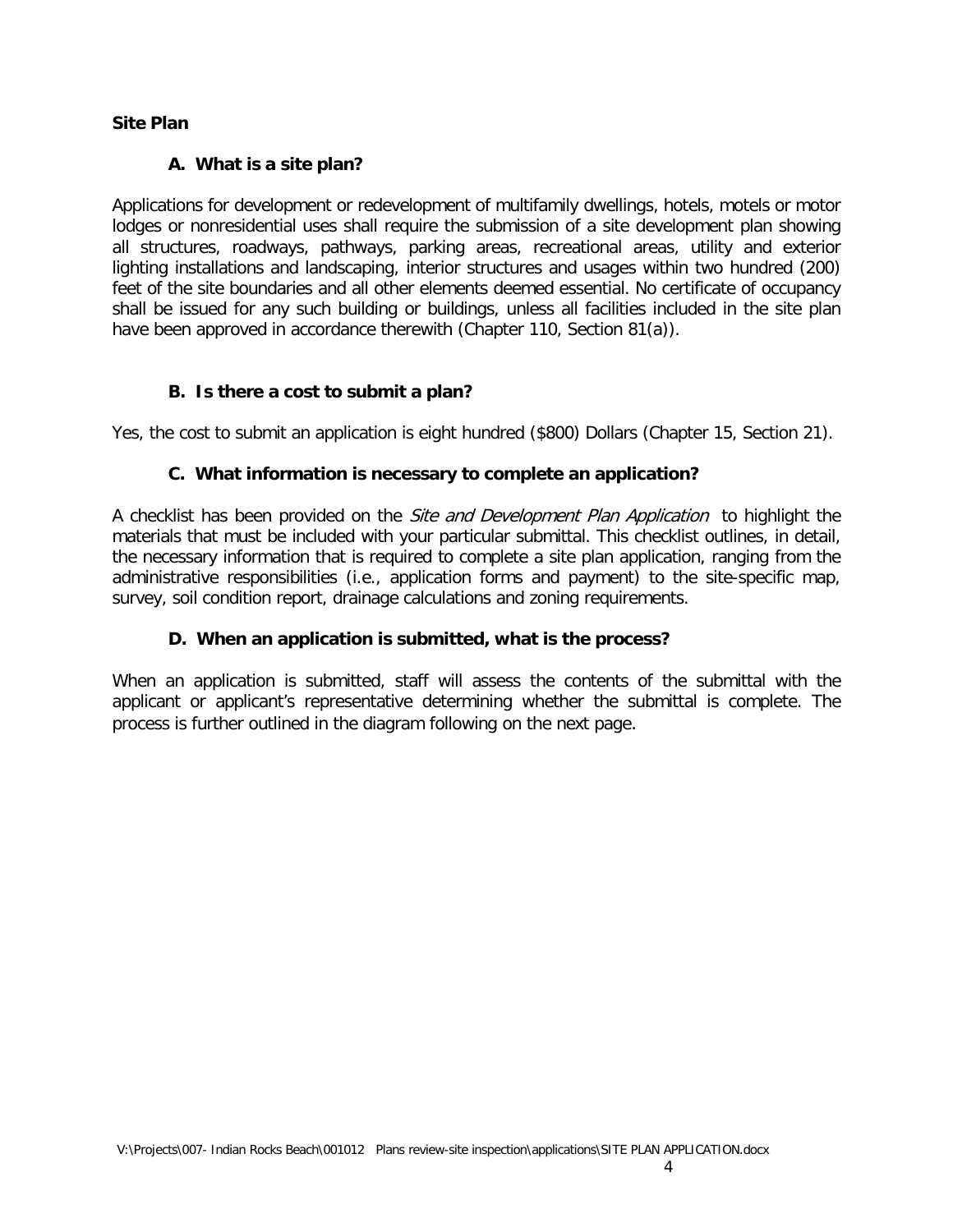# **SITE PLAN APPLICATION PROCESS**



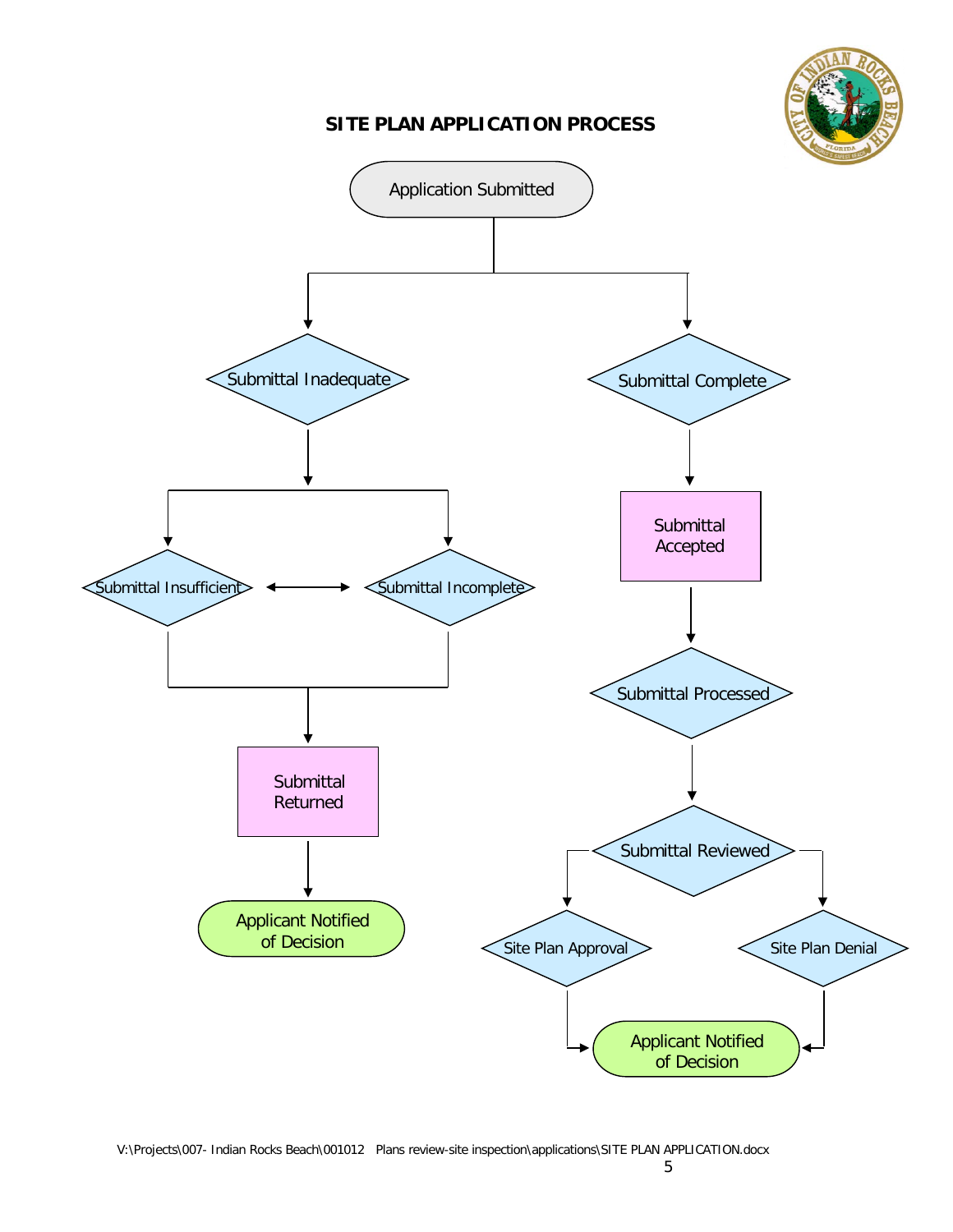#### **E. What happens when an application is complete?**

When an application is complete, staff will accept the submittal. Complete applications include the required application materials and sufficient information to complete the review to determine compliance with the Code of Ordinances. Once the initial assessment is performed and comments are gathered, a letter will be sent to the applicant or applicant's representative providing comment, explanation of such comments and regulation references.

#### **F. Why might an application be returned?**

When an application is incomplete and/or insufficient, the application is returned. An incomplete application is one that does not include all items necessary to complete the application. Once the application is complete and has been accepted, staff will then assess the submittal for sufficiency. An insufficient submittal is one that includes all formal materials necessary to complete the application process, but where the information submitted is insufficient to complete a detailed review of the plan in combination with the Code of Ordinances. Insufficient applications prevent staff from determining proposal compliance with the Code of Ordinances.

#### **G. What happens when an application is returned?**

When an application is returned, the applicant is informed of the problem. The applicant is then able to submit a new application. The process begins anew with staff either accepting or returning the application based on completeness and/or sufficiency.

#### **H. Is there a cost to re-submit subsequent plans for review?**

Yes, with each submittal, the applicant is charged four hundred (\$400) Dollars (Chapter 15, Section 21). Once the application has been accepted, determined sufficient and comments from staff and outside agencies have been received, subsequent plans may be submitted.

## **I. What standards are addressed in the plan review?**

Per Chapter 110, Section 81, Site plan review, the following standards shall apply:

- 1. Traffic access: All proposed site traffic access ways are adequate but not excessive in number, are adequate in grade, width, alignment and visibility, and are not located too near schools or places of public assembly and other similar considerations.
- 2. Circulation & Parking: The interior circulation system must be adequate and all required parking spaces are provided and accessible. Access to the structure by pedestrians must be gained without traveling through a parking area. When no other separate access is available to the main building entrance, pedestrians must be distinguished from continuous landscape or delineated walkways, where feasible, distinguished from driving surfaces by separate paving materials. Sidewalks crossing driveways must be maintained or continuous, unbroken by driving surfaces such as asphalt extending from parking areas. The intent is to separate and differentiate pedestrian walks, malls and public transportation loading places from general vehicular circulation facilities.
- 3. Arrangement of buildings: laundry facilities: Adequate provisions must be made for light, air, access and privacy in the arrangement of the buildings to each other. Each dwelling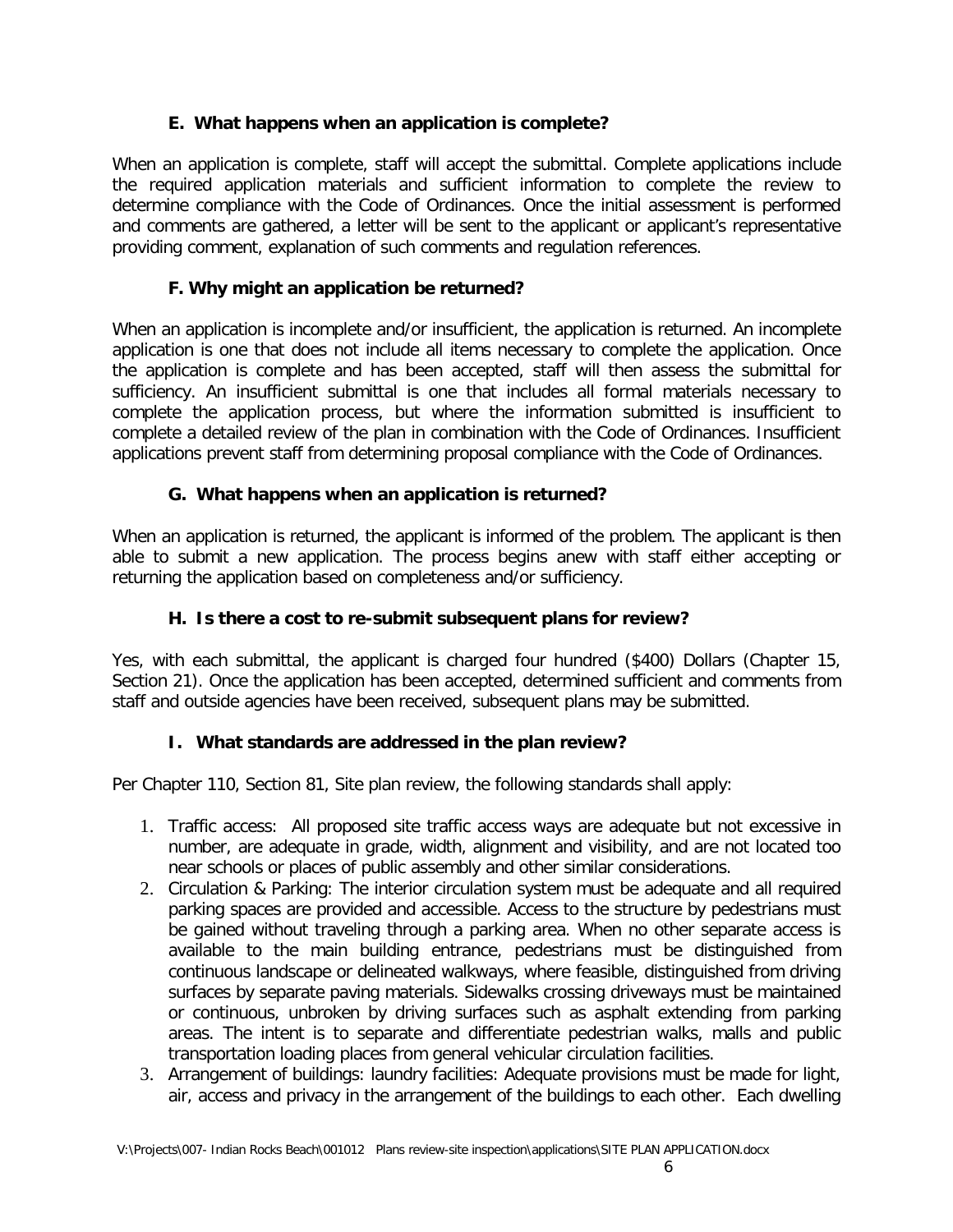unit shall have a minimum of one (1) exterior exposure. Laundry facilities, including washing machines and clothes dryers, shall be available for multifamily dwellings on the premises for use by all occupants of the premises.

- 4. Landscaping: The proposed site must be properly landscaped, the purpose of which is to further enhance the natural qualities of land. Compliance with the landscaping requirements of this Code shall be insured.
- 5. Multifamily structures, hotels and motels: In reviewing the proposed site plan for one (1) or more multifamily or motel structures, motor lodges and hotels, the planning and zoning board shall require:
	- a. Access by emergency vehicles: A building may not be so arranged so as to be inaccessible by emergency vehicles. The site plan shall provide for adequate driveway widths, clearance heights and turning radii necessary for emergency vehicles to have direct access to each building. No increase in aggregate building height shall be granted to compensate for increased height of parking areas to comply with this provision.
	- b. Distance between buildings: The front or rear of any building, including exterior stairways or elevator shafts, may be no closer to the front, rear, or any other building than fifteen (15) feet. The side of any building, including exterior stairways or elevator shafts, may be no closer to the side, front or rear of any other building than fifteen (15) feet.
	- c. Distance between buildings/driveways: No driveways/parking lots should be closer than five (5) feet to the front or rear of any building. In the case of an enclosed garage or carport provided as a portion of the structure, distance requirements for driveways providing access to these shall not apply.
	- d. Recreational space: There shall be provided on the site of a multifamily structure an area, either enclosed or unenclosed, devoted to the joint recreational use of the residents thereof. Such recreational space shall consist of not less than one hundred (100) square feet of space per dwelling unit. Each such recreational space shall be developed with passive and active recreational facilities.
	- e. Off-street parking spaces: There shall be provided on the site of such development an area or areas devoted to the storage of automobiles. The number and their provision shall be in accordance with this chapter.
- 6. Soil conditions: Applications shall include soil types.
- 7. Topography and drainage: A brief description of the tract with respect to such matters as relief, flood hazards (including the 100-year base flood elevation level versus proposed first floor elevation), existing outfalls and canals, natural watercourses on or abutting the property, any prior ground water studies, and site drainage problems which have existed, which now exist or which are forecast. An acceptable plan for ponding or other disposition of surface runoff is an essential portion of this section, as it is an indication of the relationship between site drainage under full development and drainage before development.
	- 1. Restaurant, snack bar, cafe, or coffee shop.
	- 2. Personal services.
	- 3. Gift shop or florist.
	- 4. Limousine service.

## **J. What criteria is the final approval based upon?**

Site plan approval is based on compliance with the Code of Ordinances. The checklist can be used to cross-reference topics with the Code of Ordinances. Further information on the Code of Ordinances can be found at www.municode.com or the City's website at www.indian-rocksbeach.com.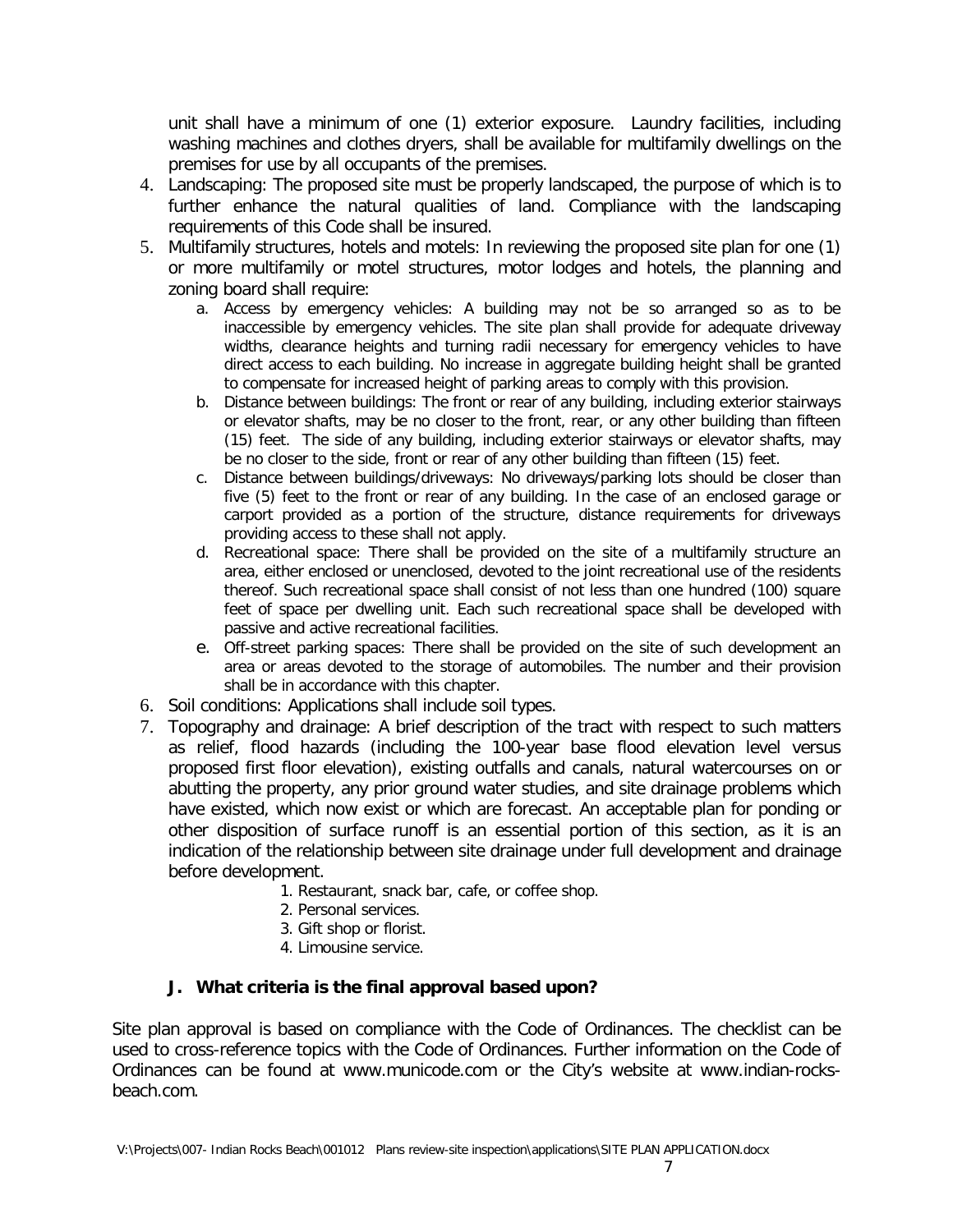

## **Application Forms**

The required application and supporting document forms are found on the following pages. Additional copies are available from the City of Indian Rocks Beach website. The application package can be returned by mail if the required application fee and all required materials are included.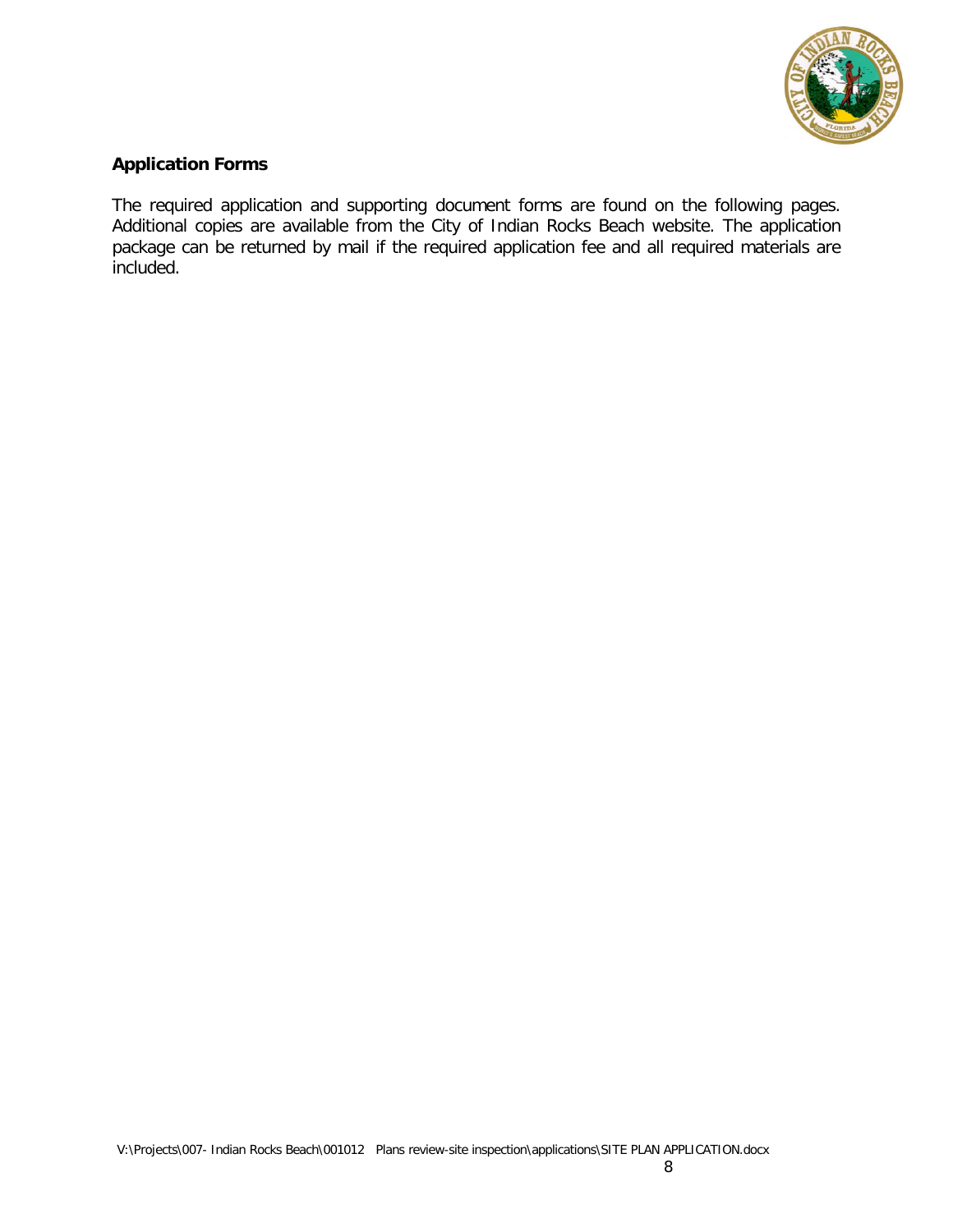

## **SITE PLAN REIVEW APPLICATION**

I hereby request Site Plan approval for the following development *(Include in the statement the* number of residential units, square footage of living space per unit, number of bedrooms per unit and/or the type of amount of non-residential square footage).

\_\_\_\_\_\_\_\_\_\_\_\_\_\_\_\_\_\_\_\_\_\_\_\_\_\_\_\_\_\_\_\_\_\_\_\_\_\_\_\_\_\_\_\_\_\_\_\_\_\_\_\_\_\_\_\_\_\_\_\_\_\_\_\_\_\_\_\_\_\_\_\_\_\_\_\_\_ \_\_\_\_\_\_\_\_\_\_\_\_\_\_\_\_\_\_\_\_\_\_\_\_\_\_\_\_\_\_\_\_\_\_\_\_\_\_\_\_\_\_\_\_\_\_\_\_\_\_\_\_\_\_\_\_\_\_\_\_\_\_\_\_\_\_\_\_\_\_\_\_\_\_\_\_\_ \_\_\_\_\_\_\_\_\_\_\_\_\_\_\_\_\_\_\_\_\_\_\_\_\_\_\_\_\_\_\_\_\_\_\_\_\_\_\_\_\_\_\_\_\_\_\_\_\_\_\_\_\_\_\_\_\_\_\_\_\_\_\_\_\_\_\_\_\_\_\_\_\_\_\_\_\_ \_\_\_\_\_\_\_\_\_\_\_\_\_\_\_\_\_\_\_\_\_\_\_\_\_\_\_\_\_\_\_\_\_\_\_\_\_\_\_\_\_\_\_\_\_\_\_\_\_\_\_\_\_\_\_\_\_\_\_\_\_\_\_\_\_\_\_\_\_\_\_\_\_\_\_\_\_

#### **Property Owner:**

Address: \_\_\_\_\_\_\_\_\_\_\_\_\_\_\_\_\_\_\_\_\_\_\_\_\_\_\_\_\_\_\_\_\_\_\_\_\_\_\_\_\_\_\_\_\_\_\_\_\_\_\_\_\_\_\_\_\_\_\_\_\_\_\_

Telephone: \_\_\_\_\_\_\_\_\_\_\_\_\_\_\_\_\_\_\_\_\_\_\_\_\_\_\_\_\_\_\_\_\_\_\_\_\_\_\_\_\_\_\_\_\_\_\_\_\_\_\_\_\_\_\_\_\_\_\_\_\_

## **Application Content Checklist**

| <b>I</b> tem                                                                                                                                                                            | <b>Site Plan</b> | <b>Included</b> |  |  |
|-----------------------------------------------------------------------------------------------------------------------------------------------------------------------------------------|------------------|-----------------|--|--|
|                                                                                                                                                                                         | Number of Copies |                 |  |  |
| Location Map                                                                                                                                                                            |                  |                 |  |  |
| Sealed Boundary Survey                                                                                                                                                                  | っ                |                 |  |  |
| Affidavit of Ownership                                                                                                                                                                  |                  |                 |  |  |
| Agent of Record                                                                                                                                                                         |                  |                 |  |  |
| Subsurface Investigation/ Soil                                                                                                                                                          | 2                |                 |  |  |
| <b>Condition Report</b>                                                                                                                                                                 |                  |                 |  |  |
| <b>Building Elevations</b>                                                                                                                                                              |                  |                 |  |  |
| Drainage Plan and Calculations                                                                                                                                                          | ∍                |                 |  |  |
| Site Plan                                                                                                                                                                               | 2                |                 |  |  |
| Landscaping Plan                                                                                                                                                                        | $\mathfrak{p}$   |                 |  |  |
|                                                                                                                                                                                         |                  |                 |  |  |
| <b>Filing Fee</b>                                                                                                                                                                       | \$800            |                 |  |  |
| $\mathbf{a}$ and $\mathbf{a}$ are the set of the set of $\mathbf{a}$<br>the contract of the contract of the contract of the contract of the contract of the contract of the contract of |                  |                 |  |  |

\*- A digital file will be requested once the plans have been approved.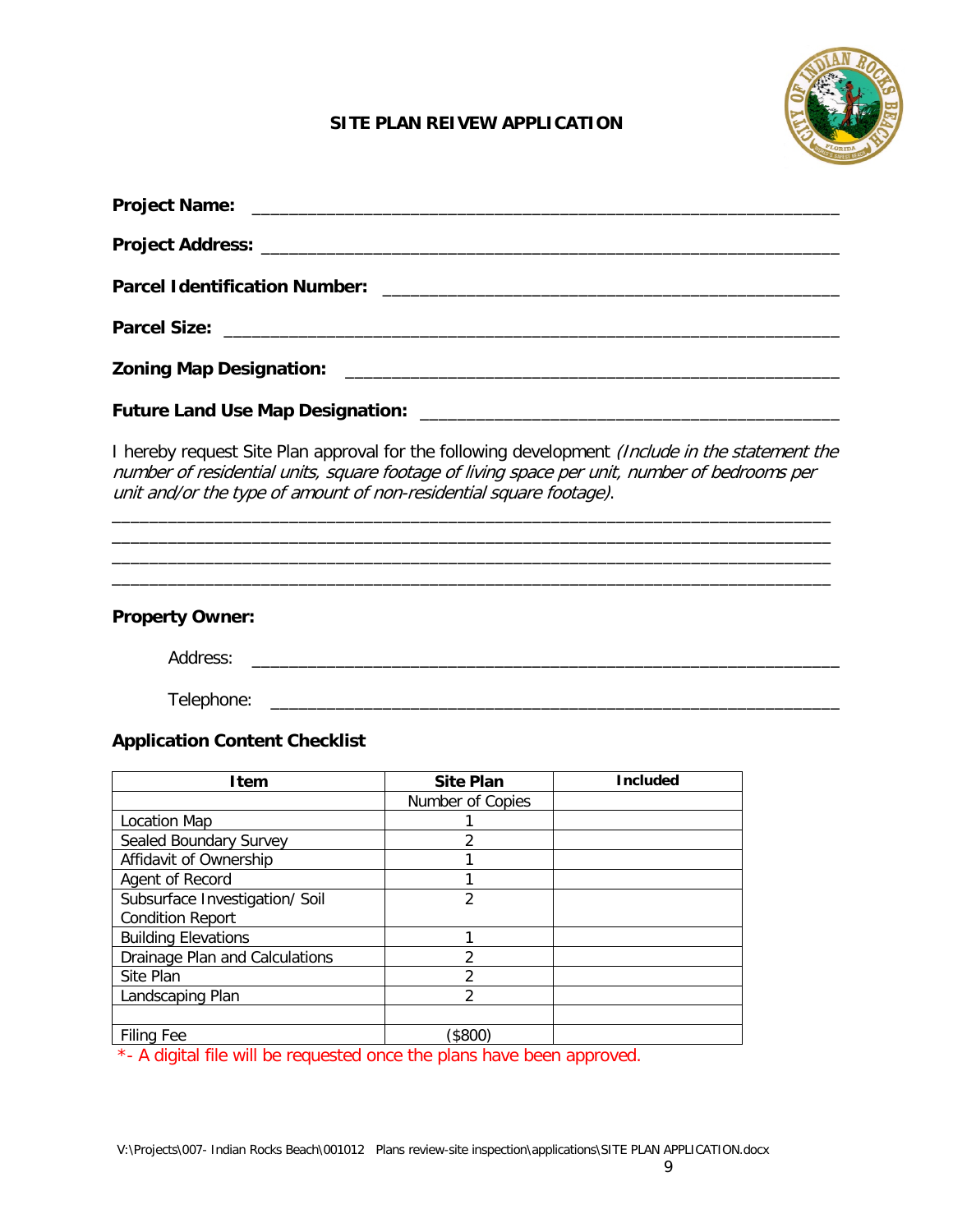Provide notice of Name, Title and Certification/Licenses of those providing professional services including Architectural, Engineering, Legal, Planning and Surveying. Each agent must submit an authorization letter as provided on the following page.

| Agent: |  |
|--------|--|
|        |  |
|        |  |
|        |  |
|        |  |
|        |  |
|        |  |
|        |  |
|        |  |
|        |  |
|        |  |
|        |  |
|        |  |
|        |  |
|        |  |
|        |  |
|        |  |
|        |  |
|        |  |
|        |  |
| Agent: |  |
|        |  |
|        |  |
|        |  |
|        |  |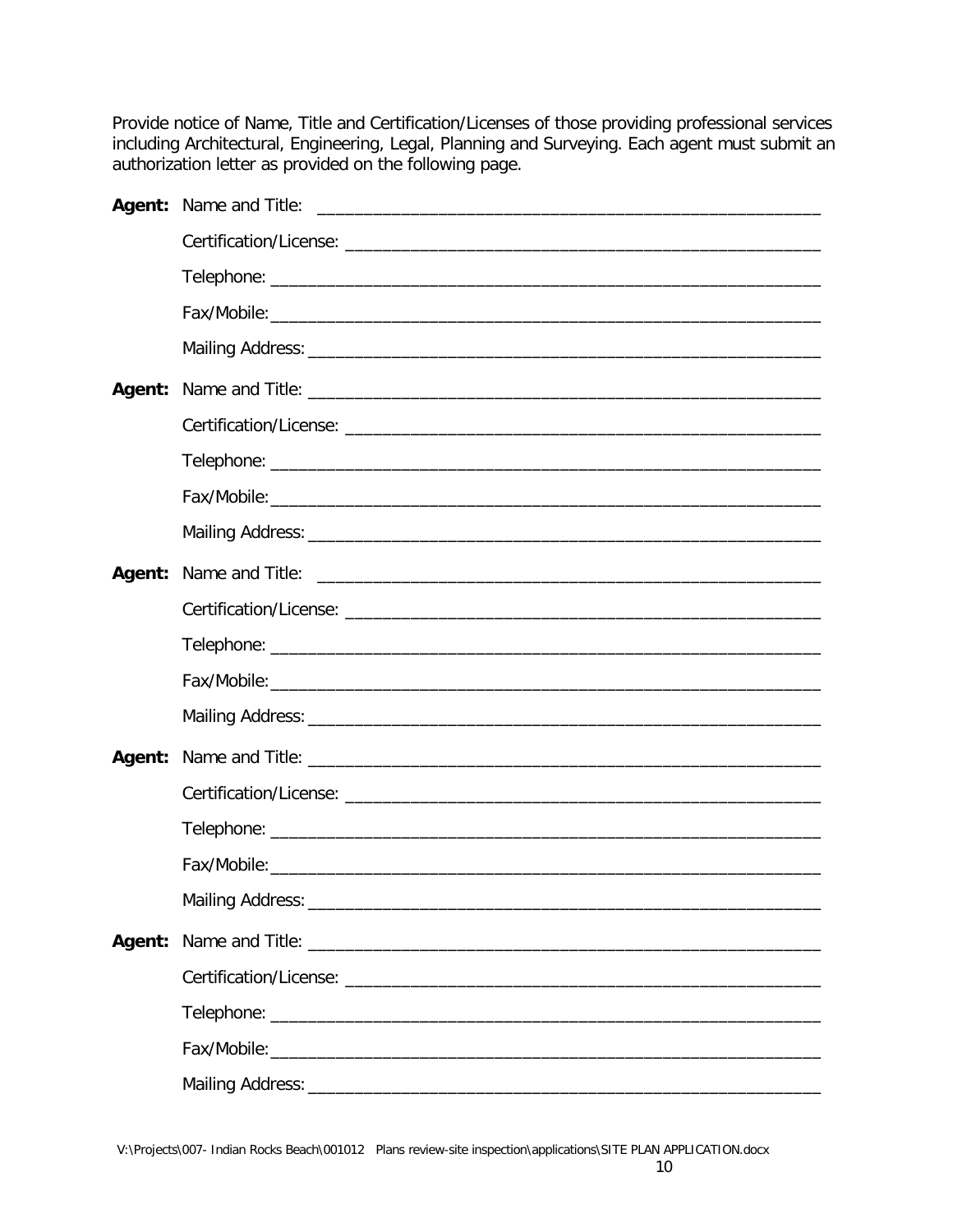# **AGENT OF RECORD**



| purposes of representing me during the Planning & Zoning Department's review processes                                                                                                                                                                                                                                                         |  |
|------------------------------------------------------------------------------------------------------------------------------------------------------------------------------------------------------------------------------------------------------------------------------------------------------------------------------------------------|--|
|                                                                                                                                                                                                                                                                                                                                                |  |
| My Agent of Record is hereby vested with authority to make any representations, agreements,<br>or promises, which are necessary or desirable in conjunction with the Planning and Zoning<br>Developments review process. My Agent of Record is also authorized to accept or reject any<br>conditions imposed by any reviewing board or entity. |  |
|                                                                                                                                                                                                                                                                                                                                                |  |
|                                                                                                                                                                                                                                                                                                                                                |  |
|                                                                                                                                                                                                                                                                                                                                                |  |
|                                                                                                                                                                                                                                                                                                                                                |  |
|                                                                                                                                                                                                                                                                                                                                                |  |
|                                                                                                                                                                                                                                                                                                                                                |  |
| <b>STATE OF FLORIDA:</b>                                                                                                                                                                                                                                                                                                                       |  |
|                                                                                                                                                                                                                                                                                                                                                |  |
| I HEREBY CERTIFY that on this day personally appeared before me, an officer duly qualified to<br>administer oaths and take acknowledgments, to me known to be the person described in or<br>above and foregoing Agent of Record Letter, and who acknowledged before me that he<br>executed the same for the purposes therein expressed.        |  |
| WITNESS my hand and official seal in the County and State last aforesaid this ______________________                                                                                                                                                                                                                                           |  |
| day of ________________________(month), __________________________(year).                                                                                                                                                                                                                                                                      |  |
|                                                                                                                                                                                                                                                                                                                                                |  |
|                                                                                                                                                                                                                                                                                                                                                |  |

NOTARY PUBLIC State of Florida at Large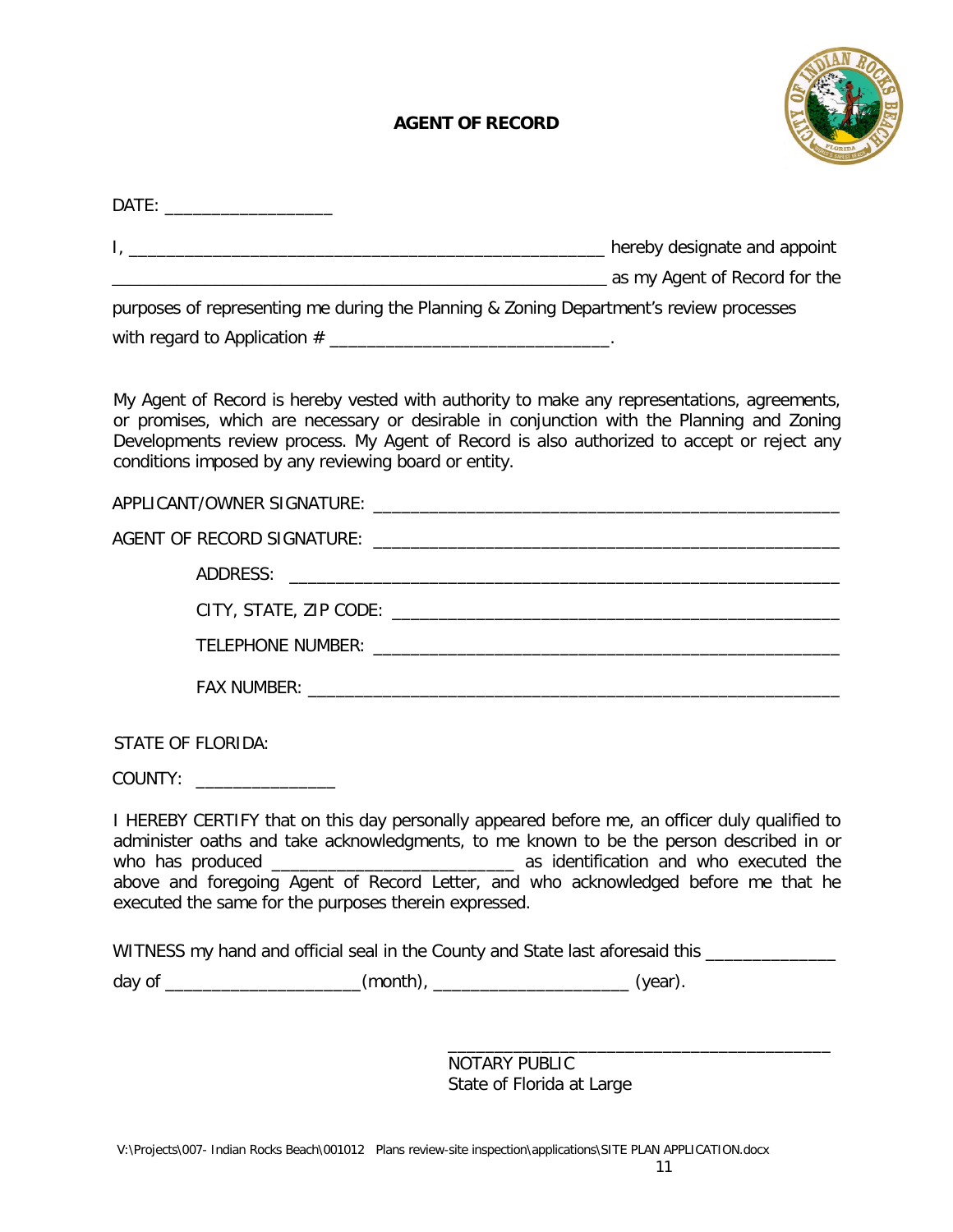# **AFFIDAVIT OF OWNERSHIP**



| The undersigned represents that they are the owners of record of property located: at: |  |  |  |
|----------------------------------------------------------------------------------------|--|--|--|
|                                                                                        |  |  |  |

| <b>DATF</b> | <b>OWNER'S SIGNATURE</b> |  |
|-------------|--------------------------|--|

I HEREBY CERTIFY that on this day personally appeared before me, an officer duly qualified to administer oaths and take acknowledgments, to me known to be the person or described in or who has produced \_\_\_\_\_\_\_\_\_\_\_\_\_\_\_\_\_\_\_\_\_\_\_\_\_\_\_\_\_\_\_\_\_ as identification and who executed the above Affidavit of Ownership, and who acknowledged before me that he executed the same for the purpose therein expressed.

| WITNESS my hand and official seal in the County and State last aforesaid this |          |         |  |  |  |  |
|-------------------------------------------------------------------------------|----------|---------|--|--|--|--|
| day of                                                                        | (month), | (year). |  |  |  |  |

\_\_\_\_\_\_\_\_\_\_\_\_\_\_\_\_\_\_\_\_\_\_\_\_\_\_\_\_\_\_\_\_\_\_\_\_\_\_\_\_\_ NOTARY PUBLIC State of Florida at Large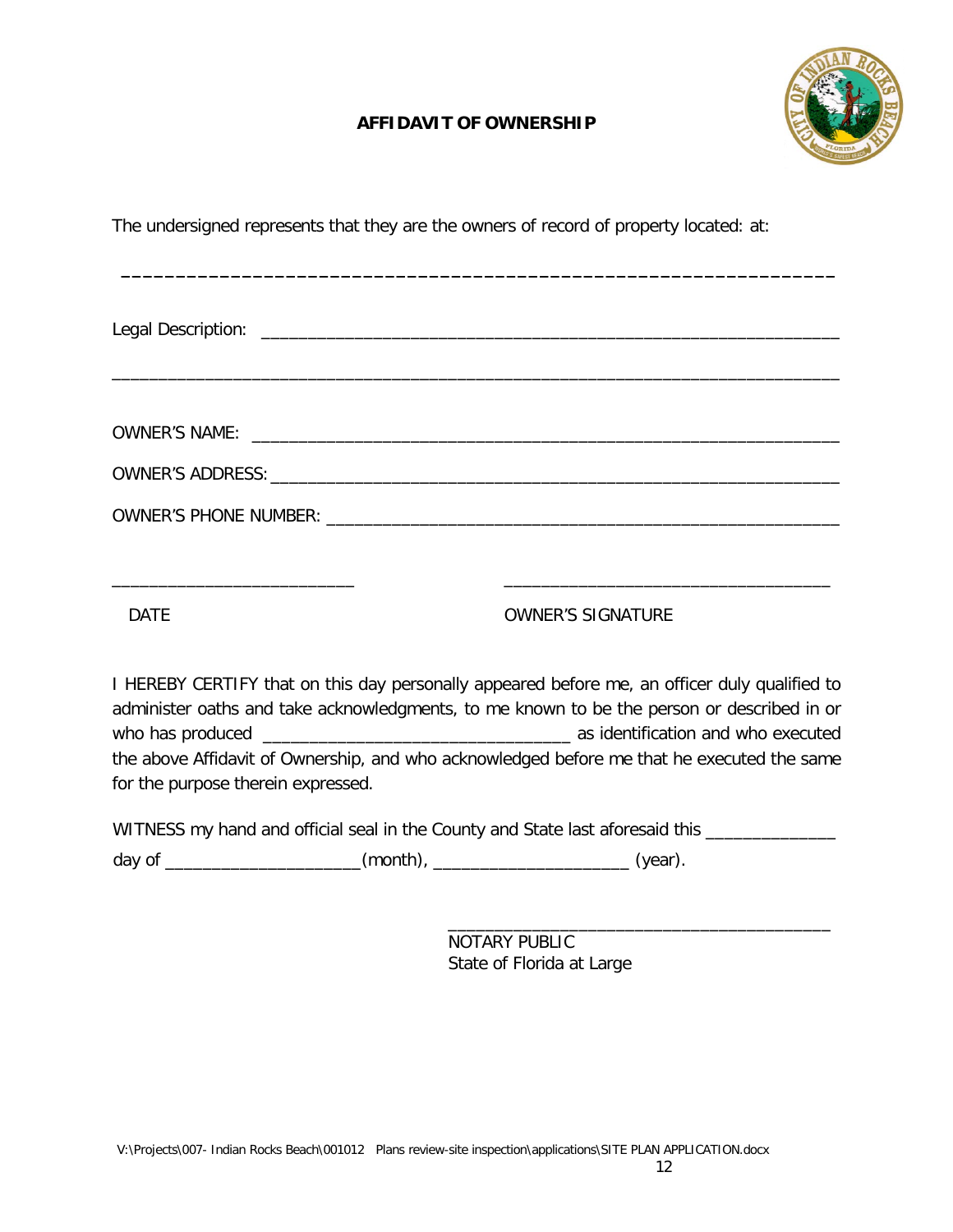# **APPLICATION REQUIREMENTS**



The application packet must include the following materials.

- **I. Location Map** showing relationship between area proposed for development and surrounding developments or lots, including current aerial photograph.
- **II. Accurate boundary survey sealed by a Registered Surveyor.**
- **III. Affidavit of ownership and designation of an authorized agent.**

#### **IV. Letter stating proposed anticipated commencement and completion date.**

#### **V. Drainage Plan containing:**

- 1. Drainage flow and calculations signed and sealed by an engineer that includes direction of flow and method of disposition indicated, along with a general description of the relationship of the proposed drainage system to the natural drainage system and adjacent properties.
- 2. Existing contours at a maximum of one (1) foot intervals shown on the drawing and proposed grades.
- 3. The location, size and type of all stormwater management facilities.
- 4. Type and location of any erosion and sedimentation controls.

#### **VI. Site Plan containing:**

- 1. The site plan shall be drawn at a readable scale, signed and sealed by a Florida Registered Engineer or Land Surveyor.
- 2. All required information shall be presented on sheets no larger than twenty four (24) by thirty six (36) inches.
- 3. Drawings may be presented on one (1) or more sheets to clearly show the information required. If a drawing is prepared on more than one (1) sheet, the sheets shall be consecutively numbered, and must show the particular number of that sheet and the total number of sheets included.
- 4. All lettering shall be neat and legible.
- 5. All dimensions shall be feet and decimals of a foot.
- 6. Drawings shall provide the following information:
	- a. All drawings shall show the date they were drawn, date of any revisions, a north arrow, scale and legend.
	- b. All drawings shall show the name, address, and telephone number of developer; owner; surveyor and engineer; and the project name.
	- c. The name, location and width of existing or planned streets and street right-of-way within or contiguous to the site shall be provided.
- 7. All Site Plans will show a Site Data Table with the following information:
	- a. Any legal description of the property, and the citation and general description of any existing covenants, easements and right-of-way affecting the use and development of the property shall be provided.
	- b. Flood zone and required first floor elevation.
	- c. Existing and proposed gross density for residential uses and number of units.
	- d. Existing and proposed gross floor area by type of non-residential uses.
	- e. Lot dimensions.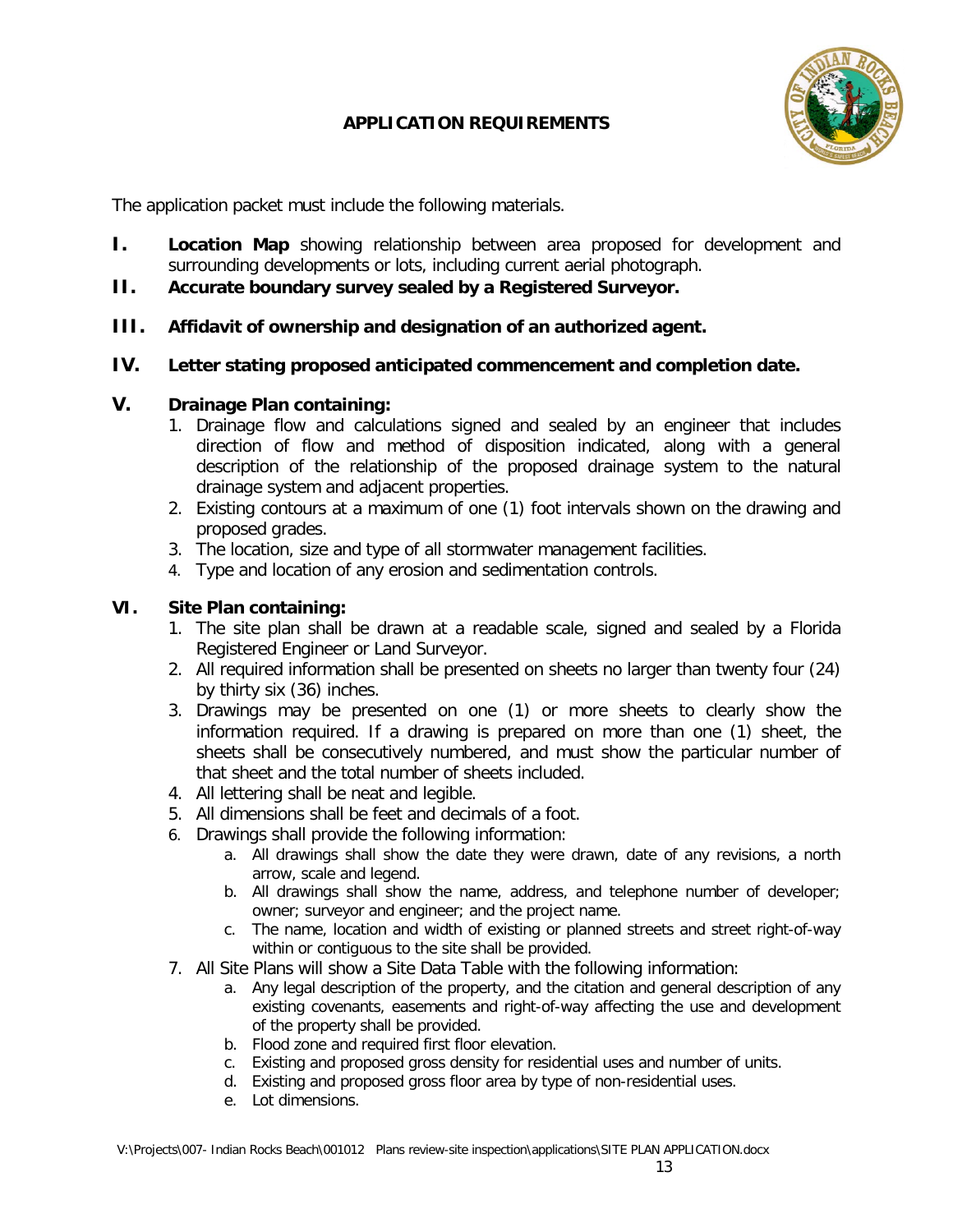- f. Existing and proposed setback dimensions.
- g. Parking calculations (parking provided and required).
- h. Existing and proposed Zoning Districts.
- i. Existing and proposed building height.
- j. Total site area including upland area and submerged area.
- k. Impervious surface calculations and ratio.
- 8. A landscaping plan will be part of the Site Plan and shall contain:
	- a. A tree survey with overlay of proposed development indication size, type, location of trees to remain and location of trees to be removed.
	- b. Landscaping provided by size, type, spacing, and location.
	- c. Method of irrigation.
	- d. Landscaping percentage of gross area.
- 9. All Site Plans will show/provide the following information:
	- a. Complete screening details, including fences or walls.
	- b. Driveways and access improvements.
	- c. Dumpster location and screening.
	- d. Accessory structures, such as, pools, decks, docks, open shelters, etc.
	- e. Existing and proposed water/sewer lines.
	- f. Existing and proposed fire hydrant locations within 500 feet.
	- g. Location and type of outdoor lighting.
	- h. Proposed streets and street right-of-way (give easement width for private streets).
	- i. Existing and/or proposed sidewalks.
	- j. The location and size of easements for all above and underground utilities within and adjoining the site.
	- k. The location, description, and terms of any proposed easements, reservations, or dedications, together with any necessary legal instruments.
- 10. Other Information to be provided:
	- a. Entity responsible for the maintenance of common facilities (residential projects).
	- b. Plans for signs, if any, including the location, type, height, area, and proposed lighting shall be shown.
	- c. Size and location of required loading (non-residential projects).
	- d. The location of existing structures and buildings.
	- e. Elevations of proposed building(s).

#### **VII. Architectural plans including elevations and statement of compliance with guildelines.**

**VIII.** Submit Site Plan Review Fee.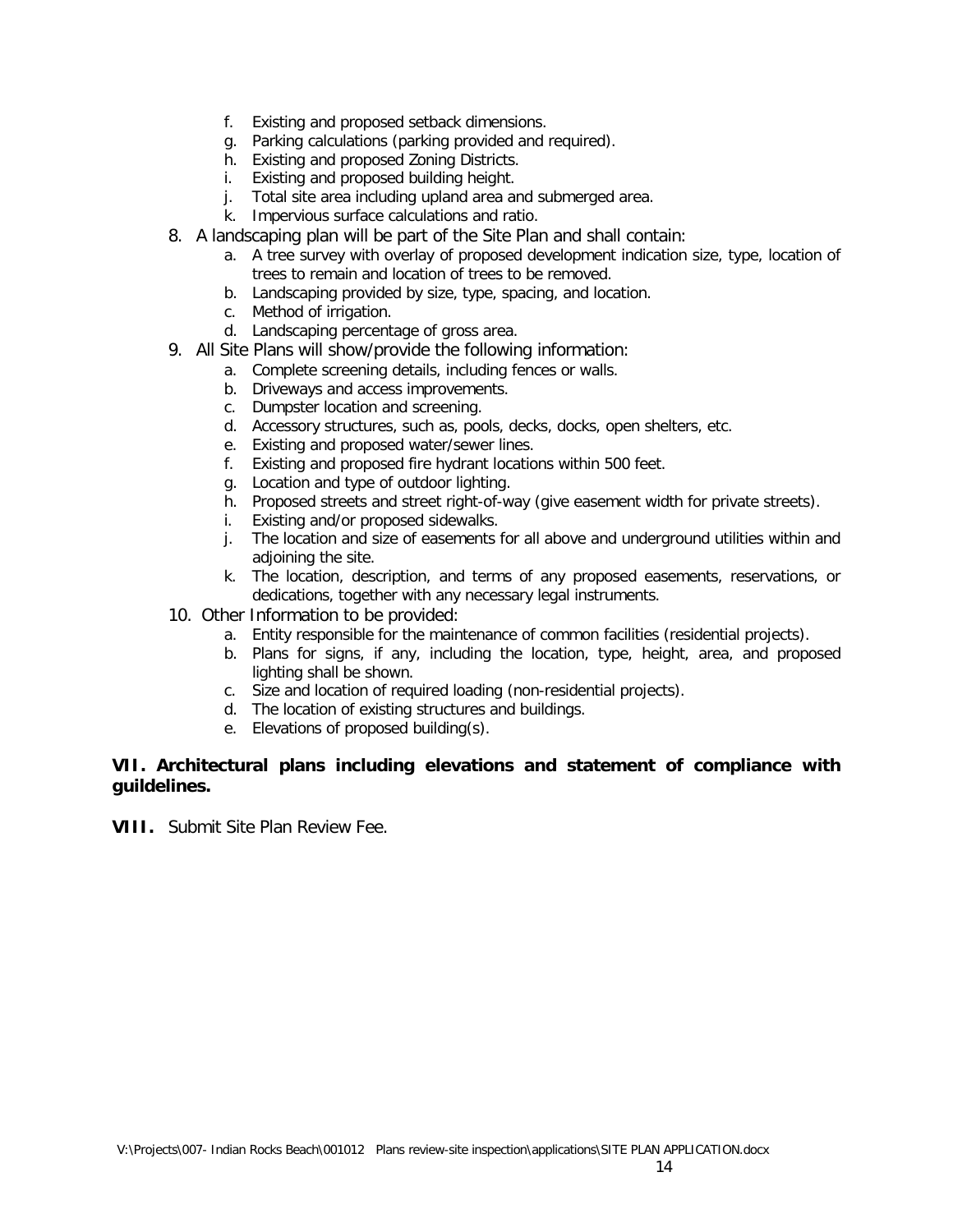# **IX**. SITE PLAN REVIEW CHECKLIST

#### **Submission of Review: Date of Review:**

# **Name and address of Project:**

**Zoning: Future Land Use:**

| Item              | Chapter          | <b>Section</b>   | <b>Subject</b>                 |            | <b>Information</b> | <b>Meets</b> |                     | <b>Notes</b> |
|-------------------|------------------|------------------|--------------------------------|------------|--------------------|--------------|---------------------|--------------|
|                   |                  |                  |                                |            | Provided           |              | <b>Requirements</b> |              |
|                   |                  |                  |                                | <b>Yes</b> | <b>No</b>          | <b>Yes</b>   | <b>No</b>           |              |
| 1.                | $\boldsymbol{6}$ | 31               | License designation            |            |                    |              |                     |              |
| $\overline{2}$ .  |                  | 32               | Location approval              |            |                    |              |                     |              |
| 3.                | 26               | 36<br>(c)        | Setback: AC                    |            |                    |              |                     |              |
| 4.                | 50               | 64               | Dumpster: enclosure            |            |                    |              |                     |              |
| 5.                |                  | 66               | Dumpster: accessibility        |            |                    |              |                     |              |
| 6.                |                  | 91<br>(c)        | Container(s) required          |            |                    |              |                     |              |
| 7.                | 78               | (a)<br>32        | Statement received             |            |                    |              |                     |              |
| 8.                |                  | 33               | Statement: contents            |            |                    |              |                     |              |
| 9.                | 82               | 34               | Concurrency data               |            |                    |              |                     |              |
| 10.               | 86               | 85               | Beach lighting                 |            |                    |              |                     |              |
| 11.               | 94               | (b)<br>86        | Dock: number/location          |            |                    |              |                     |              |
| 12.               |                  | 87               | Dock: length                   |            |                    |              |                     |              |
| 13.               |                  | 89               | Dock: height                   |            |                    |              |                     |              |
| 14.               |                  | 91               | Dock: lighting                 |            |                    |              |                     |              |
| 15.               | 102              | 32               | Plan received                  |            |                    |              |                     |              |
| 16.               |                  | 34               | Control requirements           |            |                    |              |                     |              |
| 17.               |                  | 56               | Drainage standards             |            |                    |              |                     |              |
| 18.               | 106              | 38               | Tree spacing                   |            |                    |              |                     |              |
| $\overline{19}$ . |                  | 39               | Dist: curb/sidewalk            |            |                    |              |                     |              |
| 20.               |                  | 40               | Dist: corner/hydrant           |            |                    |              |                     |              |
| 21.               |                  | 114              | Landscaping (ROW)              |            |                    |              |                     |              |
| $\overline{22}$ . |                  | 115              | Landscaping: parking           |            |                    |              |                     |              |
| 23.               |                  | 116              | Landscaping: interior          |            |                    |              |                     |              |
| 24.               |                  | 117              | <b>Intersection Visibility</b> |            |                    |              |                     |              |
| $\overline{25}$ . |                  | $\overline{143}$ | <b>Buffer</b>                  |            |                    |              |                     |              |
| 26.               | 110              | (a)<br>81        | Structure proximity            |            |                    |              |                     |              |
| 27.               |                  | (b)              | City notification              |            |                    |              |                     |              |
| 28.               |                  | 153              | Setbacks                       |            |                    |              |                     |              |
| 29.               |                  | 153              | <b>ISR</b>                     |            |                    |              |                     |              |
| 30.               |                  | 153              | FAR                            |            |                    |              |                     |              |
| $\overline{31}$ . |                  | 153/183          | Height                         |            |                    |              |                     |              |
| 32.               |                  | 154              | Unit area                      |            |                    |              |                     |              |
| 33.               |                  | 154/261          | Density                        |            |                    |              |                     |              |
| 34.               |                  | 155              | Use                            |            |                    |              |                     |              |
| 35.               |                  | 218              | Gulf setback                   |            |                    |              |                     |              |
| 36.               |                  | 241              | Yard features                  |            |                    |              |                     |              |
| 37.               |                  | 245              | Setback: overhang              |            |                    |              |                     |              |
| 38.               |                  | 282              | Plan received-Fence            |            |                    |              |                     |              |
| 39.               |                  | (1)(a)           | Height                         |            |                    |              |                     |              |
| 40.               |                  | (b)              | Decoration                     |            |                    |              |                     |              |
| 41.               |                  | 285              | Permitted materials            |            |                    |              |                     |              |
| 42.               |                  | 290              | Setback: front-yard            |            |                    |              |                     |              |